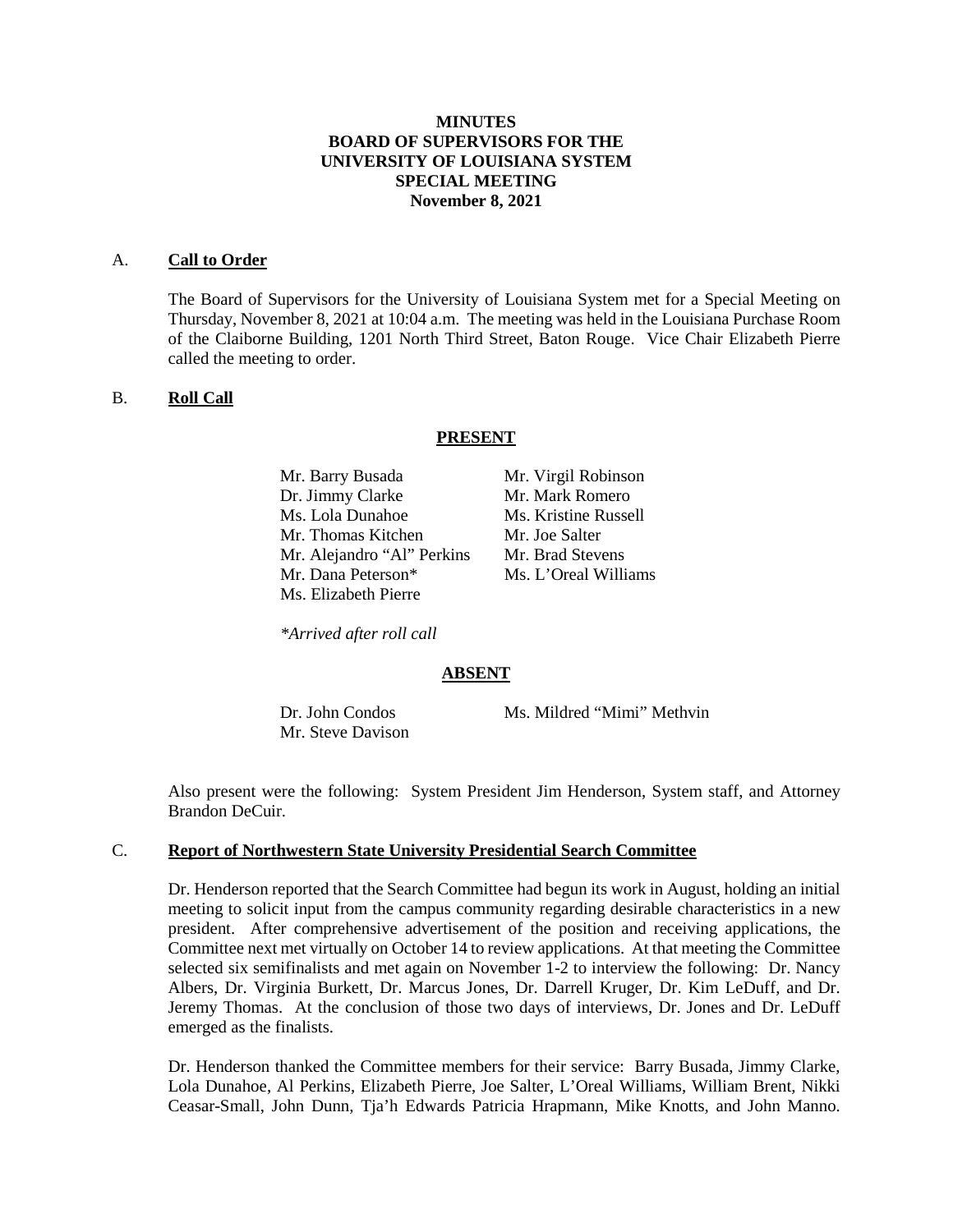Board of Supervisors for the University of Louisiana System Special Meeting Minutes November 8, 2021 Page 2

> Additionally, he commended the Northwestern community for the hospitality in hosting the semifinalists, committee members, and staff during the recent campus interviews.

## D. **Overview of Interview Procedures**

Ms. Pierre explained the interview process for the day's meeting. She stated that each finalist will be introduced, given an opportunity to present an opening statement, and then interviewed by the Board. After each interview, the Board will meet in Executive Session with the finalist. At the conclusion of the Executive Session with the second finalist, the Board will remain in Executive Session to continue discussions. At the conclusion of the second Executive Session, the Board will return to Open Session for discussion and a vote.

## E. **Candidate Interviews**

### *Dr. Kim LeDuff*

Dr. Kim LeDuff was introduced, and she made an opening statement. She introduced her father, Kenneth LeDuff, and her twin sister, Lori LeDuff, who accompanied her to the interview. After several questions from the Board, upon motion of Mr. Busada, seconded by Mr. Salter, at 10:25 a.m., the Board voted to adjourn to Executive Session.

The following affirmative vote was taken: Mr. Busada, Dr. Clarke, Ms. Dunahoe, Mr. Kitchen, Mr. Perkins, Mr. Peterson, Ms. Pierre, Mr. Robinson, Mr. Romero, Ms. Russell, Mr. Salter, Mr. Stevens, and Ms. Williams. None was in opposition.

- - - - - - - - - - - - - - - - - - - - -

At 11:02 a.m., upon motion of Mr. Romero, seconded by Mr. Busada, the members reconvened in Open Session.

### *Dr. Marcus Jones*

Dr. Marcus Jones was introduced to the Board, and he made his opening statement. After questioning by the Board, upon motion of Mr. Kitchen and seconded by Ms. Russell, the Board adjourned to Executive Session at 11:22 a.m. The following roll call vote was recorded: Mr. Busada, Dr. Clarke, Ms. Dunahoe, Mr. Kitchen, Mr. Perkins, Mr. Peterson, Ms. Pierre, Mr. Robinson, Mr. Romero, Ms. Russell, Mr. Salter, Mr. Stevens, and Ms. Williams. None was in opposition.

- - - - - - - - - - - - - - - - - - - - -

At 12:40 p.m., upon motion of Mr. Stevens, seconded by Mr. Kitchen, the Board reconvened in Open Session.

### F. **Deliberations**

Ms. Pierre asked for comments from the Board. Dr. Clarke said that he was highly impressed with the search process and also thanked the Northwestern community for its hospitality during the recent semifinalist interviews on campus.